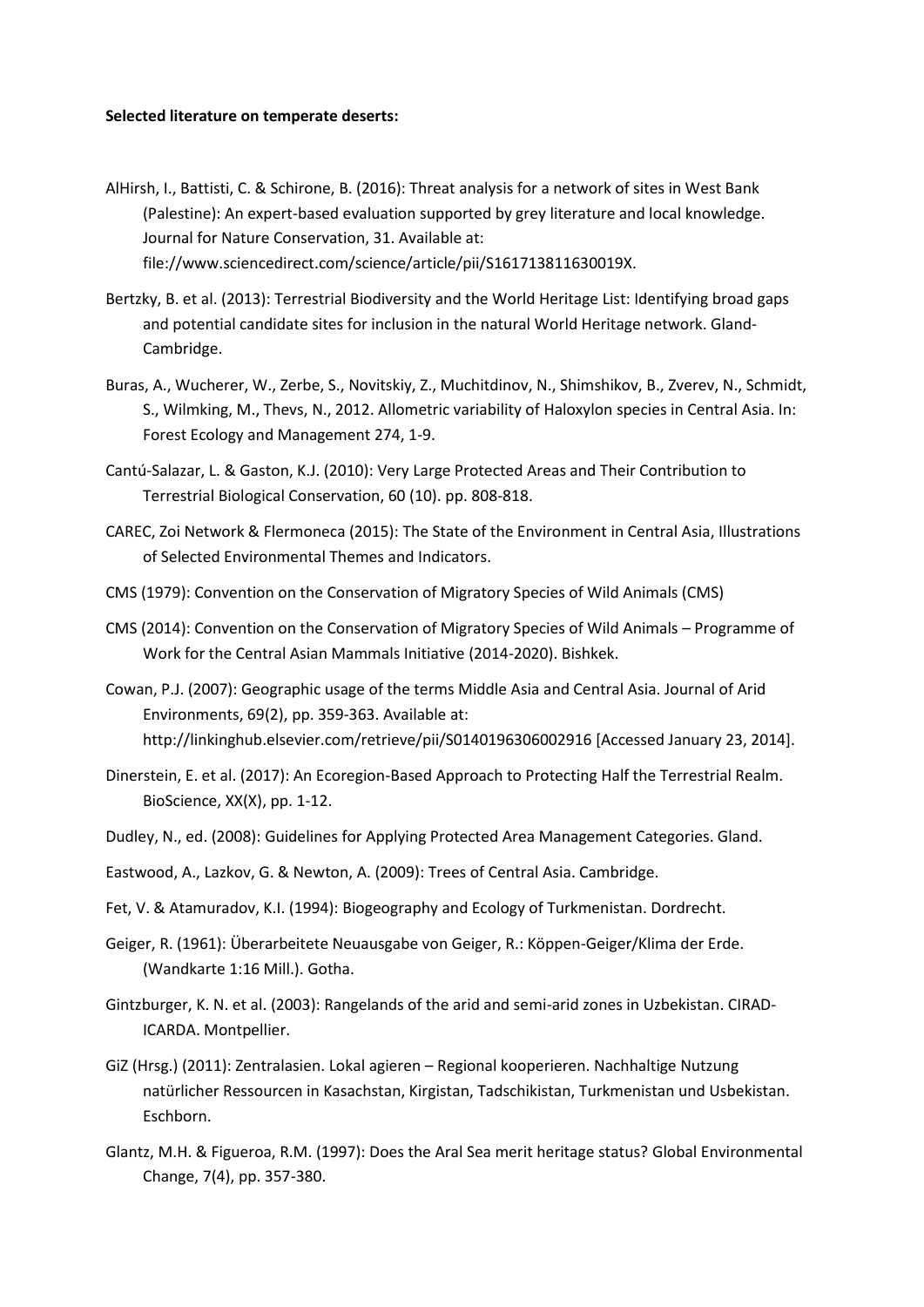- Goudie, A. & Seely, M. (2011): World Heritage Desert Landscapes: Potential Priorities for the Recognition of Desert Landscapes and Geomorphological Sites on the World Heritage List, Gland.
- Groves, C.R. et al. (2002): Biodiversity Conservation: Putting into for Planning. BioScience, 52(6), pp. 499-512.
- IUCN (2003): IUCN Regional Workshop on Biodiversity and Resource Management in Central Asia. Results of Expert Discussion coinciding with EBRD Annual Meeting, 3<sup>rd</sup> May 2003, Tashkent. Recommendations for conservation of biological diversity and natural resource management and development of regional PA system. Gland.
- IUCN (2004): The World Heritage List: Future priorities for a credible and complete list of natural and mixed sites. A strategy paper prepared by IUCN. Gland.
- IUCN (2016): IUCN World Heritage Evaluations 2016. Gland.
- Kashkarov, R.D., Welch, G.R. & Brombacher, M., eds. (2008): Important Bird Areas in Uzbekistan Priority sites for conservation. Tashkent.
- Krever, V. et al., eds. (1998): Biodiversity Conservation in Central Asia. Moscow.
- Kurochkina, L.J. (1966): Vegetation of the sand deserts of Kazakhstan. In: Bykov, B.A., ed., Vegetation of Kazakhstan, vol. 1. Alma-Ata, pp. 191-592 (in Russian).
- Lal, R. et al., eds. (2007): Climate Change and Terrestrial Carbon Sequestration in Central Asia. Abingdon-Oxford.
- Magin, C. (2005): World Heritage Thematic Study for Central Asia A Regional Overview.
- Michael Succow Foundation, ed. (2012): Protected areas in Uzbekistan. Scoping note: Post 2012 Climate Finance Options. Unpublished study. Greifswald.
- Michael Succow Foundation, ed. (2012): Possible constraints for the establishment of an enhanced protected area around Hissar Zapovednik. Unpublished study. Greifswald-Tashkent.
- Michael Succow Stiftung, ed. (2013): Bewertung des Naturschutzpotentials der Nordküste des Kleinen Aralsees. Unveröffentlichte Machbarkeitsstudie. Greifswald.
- Myers, N. et al. (2000): Biodiversity hotspots for conservation priorities. Nature, 403(6772), pp. 853- 858. Available at: http://www.ncbi.nlm.nih.gov/pubmed/10706275.
- Nordblom T. et al. (1997): Food and feed prospects for resources in Central Asia. In Demment, M., ed., Central Asia Regional Livestock Assessment Workshop. Tashkent. Management Entity, Small Ruminant CRSP, University of California.
- Olson, M.D. & Dinerstein, E. (1998): The Global 200: A Representation Approach to Conserving the Earth's Most Biologically Valuable Ecoregions. Conservation Biology, 12(3), pp. 502-515.
- Quillérou, E., Thomas, R.J., Guchgeldiyev, O. , Ettling, S., Etter, H., & Stewart, N. (2016). Economics of Land Degradation (ELD) Initiative: Broadening options for improved economic sustainability in Central Asia. Synthesis report. Report for the ELD Initiative from the Dryland Systems Program of CGIAR c/o ICARDA, Amman, Jordan. Available from www.eld-initiative.org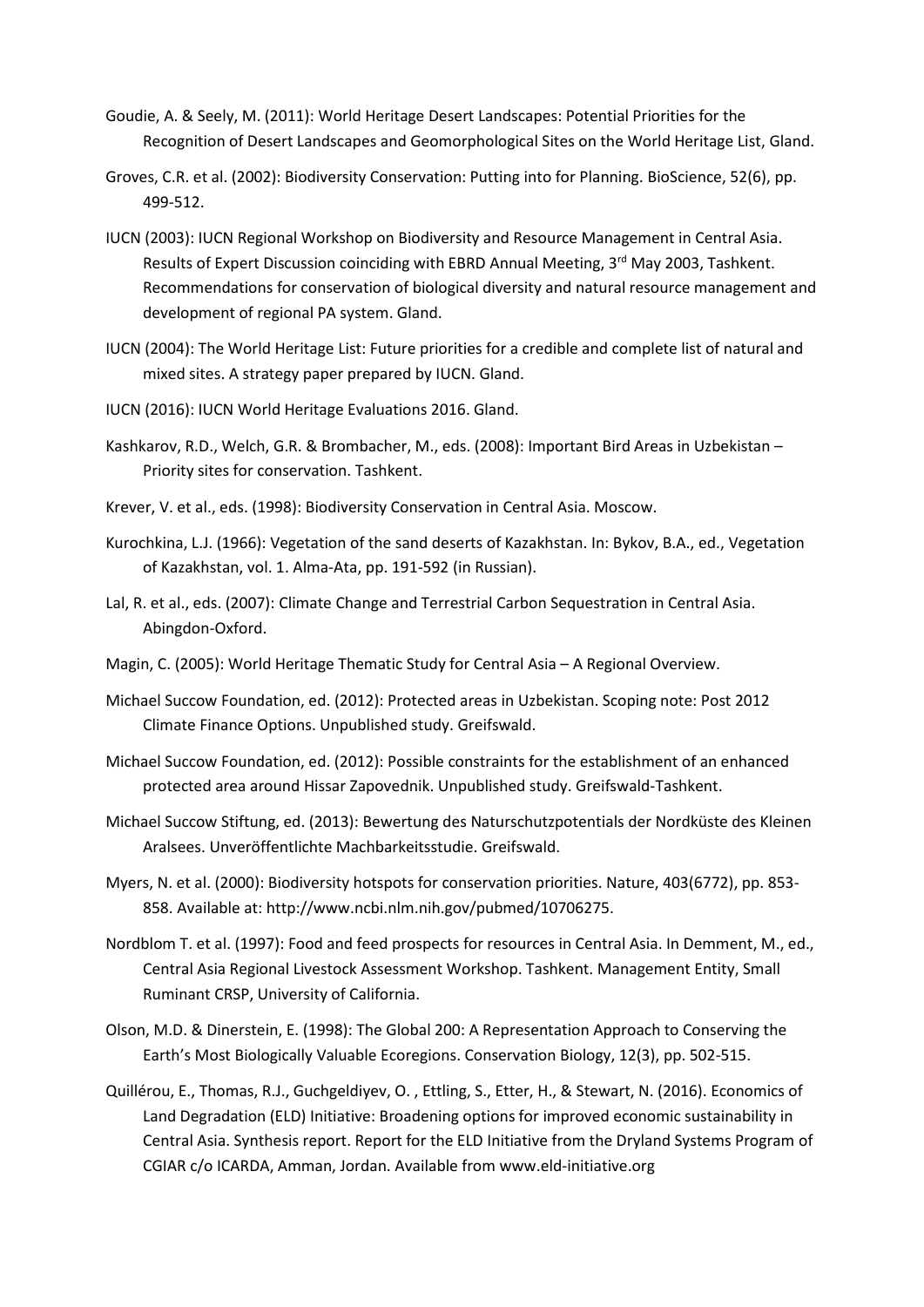- Rachkovskaya, E.I., Volkova, E.A. & Khramtsov, V.N. (2003): Botanical Geography of Kazakhstan and Middle Asia (Desert Region). St. Petersburg.
- Republic of Uzbekistan & FAO Subregional Office for Central Asia (2014): Country Programming Framework for the Republic of Uzbekistan (2014-2017).
- Runge, C.A. et al. (2015): Protected areas and global conservation of migratory birds. SCIENCE, 350(6265), pp. 1255-1258. [Published online 5 November 2015: 10.1126/science.aad2456](file:///C:/Users/Christian%20Welscher/Documents/CADI/Homepage/Dokumente/RUNGE%20et%20al..pdf)
- Rustamov, E.A. (2007): Biodiversity conservation in Central Asia: on the example of Turkmenistan. Tokyo.
- Rustamov, E.A., Welch, G.R. & Brombacher, M., eds. (2008). Important Bird Areas in Turkmenistan Priority sites for conservation. Ashgabat.
- Rustamov, E.A. (2014): Turkmenistan: Landscape–Geographical Features, Biodiversity, and Ecosystems. In: I.S. Zonn, I.S. & A.G. Kostianoy, A.G., eds., The Turkmen Lake Altyn Asyr and Water Resources in Turkmenistan. Hdb Env Chem 28, pp. 9-22, Berlin-Heidelberg. Published online: 23 August 2012.

Schroeder, F.-G. (1998): Lehrbuch der Pflanzengeographie. Wiesbaden.

Schultz, J. (2002): The Ecozones of the World. The Ecological Division of the Geosphere. Stuttgart.

- Schweizer, M. et al. (2014): Conservation Action Based on Threatened Species Capture Taxonomic and Phylogenetic Richness in Breeding and Wintering Populations of Central Asian Birds. PLoS ONE, 9(10).
- Shmida, A. (1985): Biogeography of the desert floras of the world. In: Hot Deserts. Evenari, M. and I. Noy Meir & D.W. Goodall, eds., Ecosystems of the World, Vol. 12a. Hot Deserts and Arid Shrublands. Amsterdam. pp. 23-77.
- Sklyarenko, S.L., Welch, G.R. & Brombacher, M., eds. (2008). Important Bird Areas in Kazakhstan Priority sites for conservation. Almaty.
- Stadelbauer, J. (2003): Mittelasien Zentralasien: Raumbegriffe zwischen wissenschaftlicher Strukturierung und politischer Konstruktion. Petermanns Geographische Mitteilungen, 147(5), S. 58-63.
- Thevs, N., Wucherer, W. & Buras, A. (2013): Spatial distribution and carbon stock of the Saxaul vegetation of the winter-cold deserts of Middle Asia. In: Journal of Arid Environments (90), pp. 29-35.

Udvardy, M.D.F. (1975): A Classification of the Biogeographical Provinces of the World. Morges.

- UNDP (2015): 5<sup>th</sup> National Report of the Republic of Uzbekistan on conservation on biodiversity. Uzbekistan.
- UNESCO (2011): Preparing World Heritage nominations. Rome-Paris-Gland.
- Walter, H. & Breckle, S.W. (1986): Ökologie der Erde, Bd. 3. Spezielle Ökologie der Gemäßigten und Arktischen Zonen Euro-Nordasiens. Stuttgart.